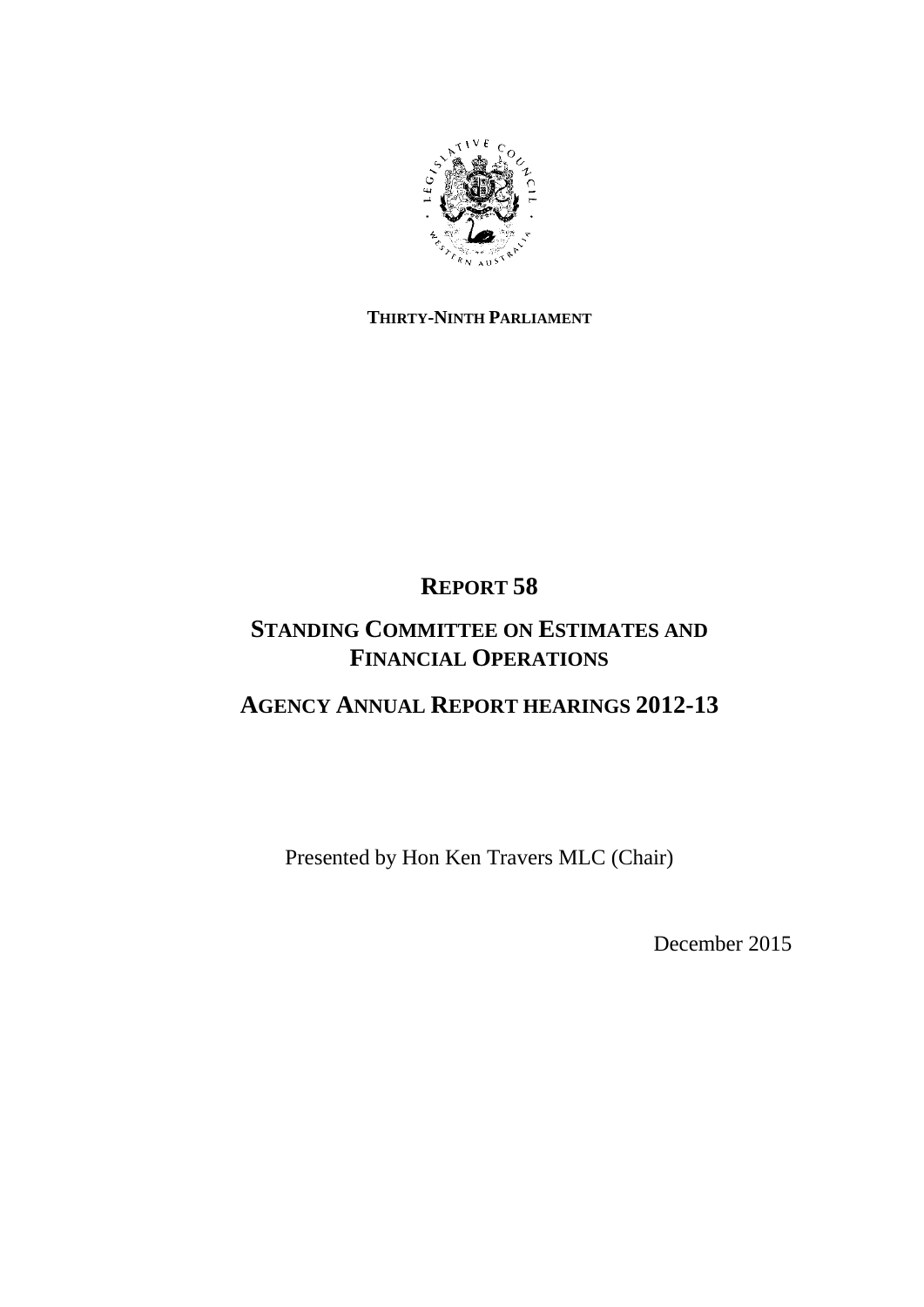# **STANDING COMMITTEE ON ESTIMATES AND FINANCIAL OPERATIONS**

### **Date first appointed:**

30 June 2005

### **Terms of Reference:**

The following is an extract from Schedule 1 of the Legislative Council Standing Orders:

# "**3. Standing Committee on Estimates and Financial Operations**

- 3.1 An *Estimates and Financial Operations Committee* is established.
- 3.2 The Committee consists of 5 Members, 3 of whom shall be non-government Members.
- 3.3 The functions of the Committee are to
	- (a) consider and report on
		- (i) the estimates of expenditure laid before the Council each year;
		- (ii) any matter relating to the financial administration of the State; and
		- (iii) any bill or other matter relating to the foregoing functions referred by the Council;

#### and

(b) consult regularly with the Auditor General."

# **Members:**

| Hon Ken Travers MLC (Chair)  | Hon Peter Katsambanis MLC (Deputy Chair) |
|------------------------------|------------------------------------------|
| Hon Rick Mazza MLC           | Hon Alanna Clohesy MLC                   |
| Hon Liz Behjat MLC           | Hon Martin Aldridge MLC                  |
| (appointed 9 September 2015) | (until 5 September 2015)                 |

# **Staff:**

| Michael Ryan (Advisory Officer)    | Andrew Hawkes (Advisory Officer) |
|------------------------------------|----------------------------------|
| (since 24 November 2014)           |                                  |
| Kate McConigley (Advisory Officer) | Mark Warner (Committee Clerk)    |
| (until 27 February 2015)           |                                  |

# **Address:**

Parliament House, Perth WA 6000, Telephone (08) 9222 7222 lcco@parliament.wa.gov.au Website: http://www.parliament.wa.gov.au

# **ISBN [978-1-925149-45-6](https://www.myidentifiers.com.au/myaccount_manageisbns_titlereg?isbn=978-1-925149-45-6&icon_type=new)**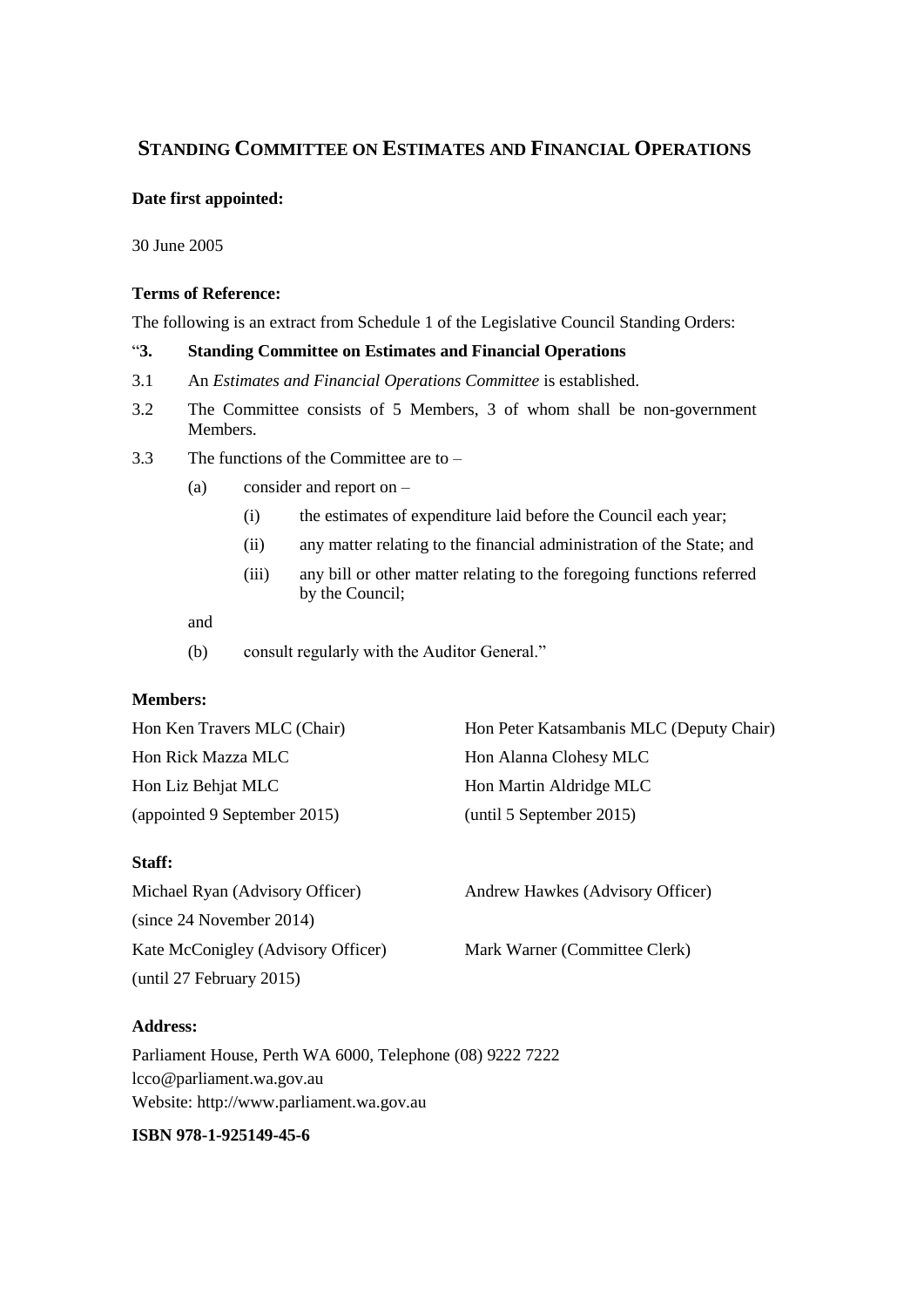# **CONTENTS**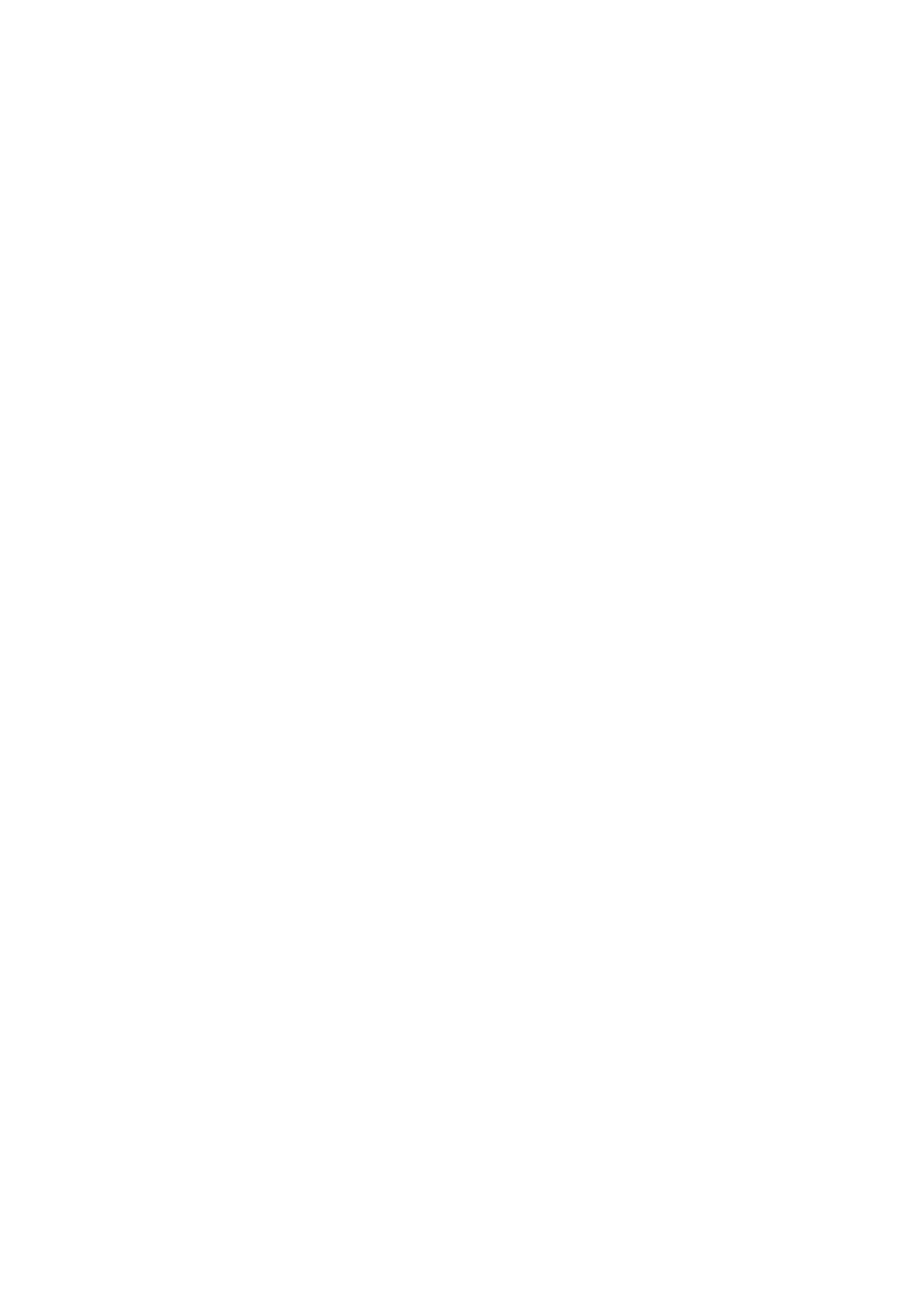#### **REPORT OF THE STANDING COMMITTEE ON ESTIMATES AND FINANCIAL OPERATIONS**

### **IN RELATION TO THE 2012-13 AGENCY ANNUAL REPORT HEARINGS**

#### <span id="page-4-0"></span>**1 REFERENCE AND PROCEDURE**

### <span id="page-4-1"></span>**The Committee's function of expenditure review**

- 1.1 It is a function of the Estimates and Financial Operations Committee (Committee) to consider and report to the Legislative Council (Council) on the estimates of expenditure laid before the Council each year and any matter relating to the financial administration of the State.<sup>1</sup>
- 1.2 Government revenue goes into the Consolidated Account, which is the major source of funding for the State public sector.<sup>2</sup> The Government's estimates of expenditure for a financial year comprise the Appropriation (Consolidated Account) Bills and the supporting documentation (Budget Papers). These are presented to Parliament on an annual basis to enable the Government to access or 'appropriate' money from the Consolidated Account to fund expenditure by the Government over a given financial year.<sup>3</sup> Government agencies are required to table annual reports in the Parliament each year.
- 1.3 Under its terms of reference, the Committee conducts Budget Estimates Hearings and Agency Annual Report Hearings each year. This report relates to the Agency Annual Report Hearings held in relation to the Annual Reports for 2012-13.<sup>4</sup>

#### <span id="page-4-2"></span>**The Committee's approach**

- 1.4 The Committee's approach to the Agency Annual Report Hearings was similar to the approach taken in the Budget Estimates Hearings in 2013.
- 1.5 The Annual Report Hearings 2012-13 were conducted on:
	- 4, 6, 7, 18, 22 and 25 November 2013

l

<sup>&</sup>lt;sup>1</sup> Term of reference  $3.3(a)$ .

<sup>&</sup>lt;sup>2</sup> The major revenue sources for the Western Australian Government include taxes, imposts, fines, rates, duties, royalties and Commonwealth Government grants: *Constitution Act 1889*, section 64 and the *Financial Management Act 2006,* section 8.

<sup>3</sup> *Constitution Act 1889*, section 72.

<sup>4</sup> The 2012-13 Budget Statements were tabled in the Legislative Council on 17 May 2012. The Appropriation (Consolidated Account) Capital 2012-13 Bill 2012 and the Appropriation (Consolidated Account) Recurrent 2012-13 Bill 2012 were assented to on 3 July 2012.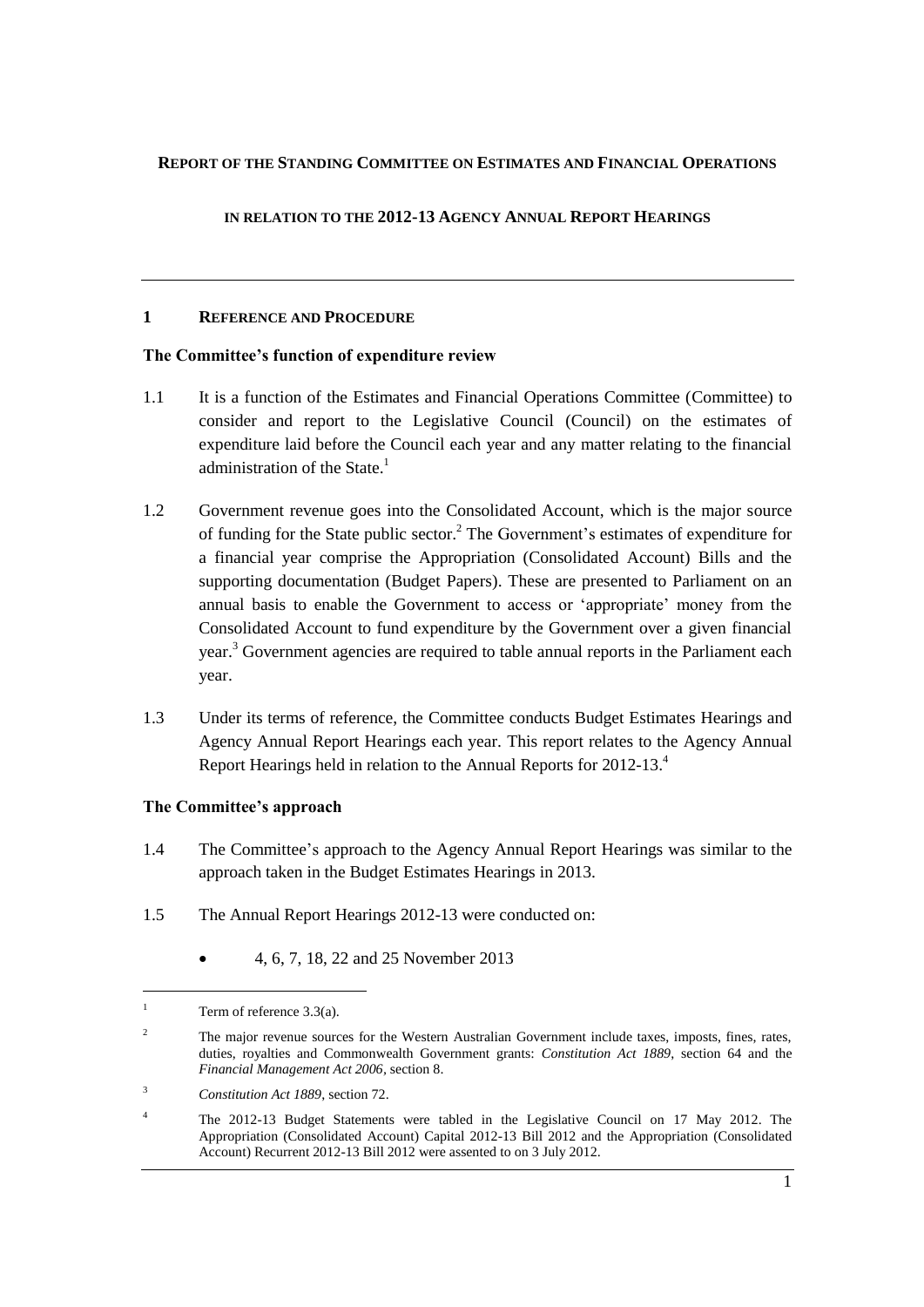- 2 December 2013
- 28 and 30 January 2014
- 10 February 2014.

#### <span id="page-5-0"></span>**2 AGENCY ANNUAL REPORT HEARINGS**

- 2.1 To assist the Committee in determining which agencies to examine, the Committee corresponded with all Members.
- 2.2 The Committee sought to give priority to the portfolios of the Ministers in the Council.
- 2.3 On the 4, 6, 7, 18, 22 and 25 November 2013, the Committee held hearings with the following agencies:
	- Western Australian Land Authority (Landcorp)
	- Water Corporation
	- Department of Environment
	- Office of the Environmental Protection Authority
	- Swan River Trust
	- Department of Transport
	- Public Transport Authority
	- Department of Training and Workforce Development
	- Department of the Premier and Cabinet
	- Department of Parks and Wildlife and Swan River Trust
	- Department of Corrective Services
	- Main Roads
	- Office of Road Safety
	- Disability Services Commission.
- 2.4 On 2 December 2013, the Committee held hearings with:
	- Department of Local Government and Communities
	- Department of Regional Development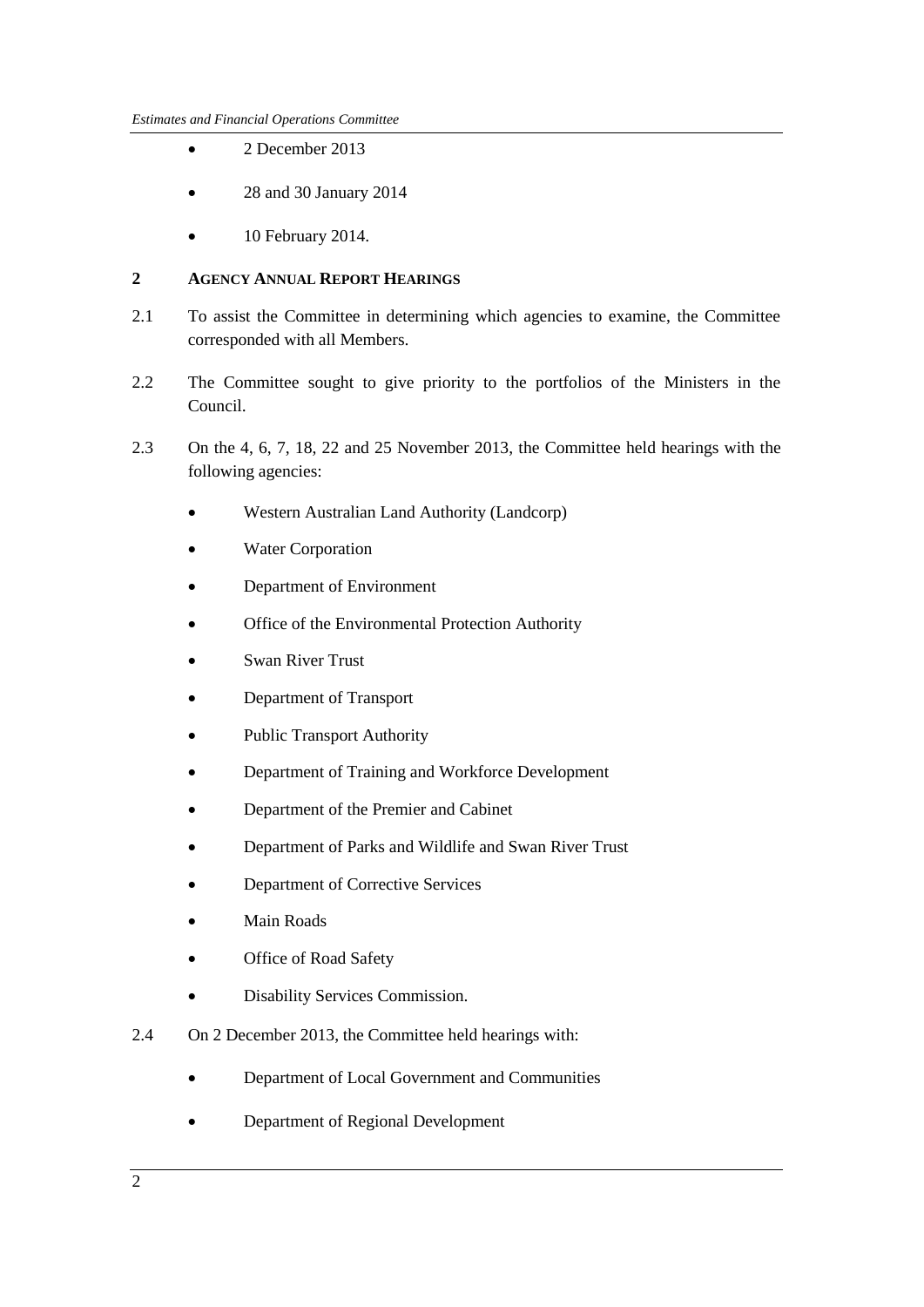- 2.5 On 28 and 30 January 2014, the Committee held hearings with the following agencies:
	- Synergy
	- Western Power
	- Horizon Power
	- Department of the Premier and Cabinet
	- Department of Finance (Public Utilities Office)
- 2.6 On 10 February 2014, the Committee held a hearing with:
	- Department of Treasury
- 2.7 The hearings were conducted in accordance with the Committee's Procedure Policy.
- 2.8 All Members were notified of the hearings and invited to participate.
- 2.9 All of the hearings were public and the proceedings were recorded by *Hansard*. Transcripts of the hearings are posted on the Committee's website.<sup>5</sup>

#### <span id="page-6-0"></span>**Questions on notice**

- 2.10 In accordance with the Procedure Policy, the Committee invited Members to submit questions on notice prior to the hearings. A number of Members submitted questions on notice prior to the hearings and the answers were provided to the Members prior to the hearings.
- 2.11 During the Budget Estimates Hearings a number of questions were taken on notice.
- 2.12 Where a Member was unable to ask all their questions in the scheduled time, they were provided with the opportunity to submit un-asked questions in writing at the end of the hearing.
- 2.13 Copies of the questions and answers can be found on the Committee's web page.<sup>6</sup>

 $\overline{a}$ 

<sup>5</sup> [Standing Committee on Estimates and Financial Operations website](http://intranet/parliament/commit.nsf/(EvidenceOnly)/EBB7953B229E7A6048257C0D001BFEEC?opendocument) Viewed 30 October 2015.

<sup>6</sup> Ibid.